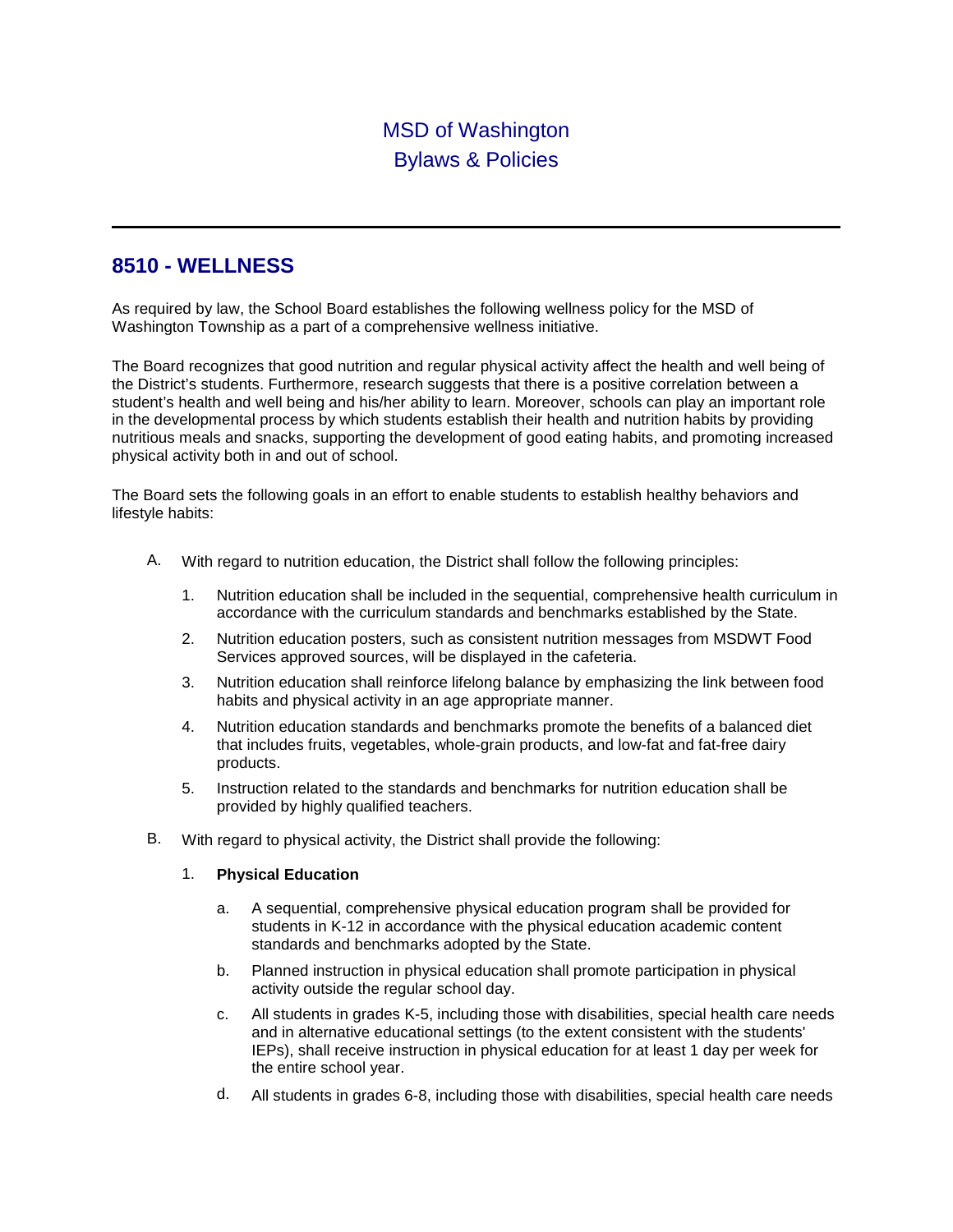and in alternative educational settings (to the extent consistent with the students' IEPs), shall receive instruction in physical education for at least 2 days per week for at least 1 semesters. Two semesters of Physical Education Credit is required for graduation in grades 9-12.

- e. Physical education classes shall provide students with opportunities to learn, practice, and be assessed on developmentally appropriate knowledge, attitudes, and skills necessary to engage in lifelong, health-enhancing physical activity.
- f. The sequential, comprehensive physical education curriculum shall stress the importance of remaining physically active for life.
- g. The K-12 program shall include instruction in physical education as well as opportunities to participate in competitive and non-competitive team sports to encourage lifelong physical activity.
- h. Teachers properly certificated/licensed in the subject area of physical education shall provide all instruction in physical education.
- i. Planned instruction in physical education shall teach cooperation, fair play, and responsible participation.
- j. Planned instruction in physical education shall meet the needs of all students, including those who are not athletically gifted.
- k. Planned instruction in physical education shall be presented in an environment free of embarrassment, humiliation, shaming, taunting, bullying, or harassment of any kind.
- l. Planned instruction in physical education shall include cooperative as well as competitive games.
- m. Planned instruction in physical education shall take into account gender and cultural differences.
- n. Other: High school students may earn one physical education credit by completion of a semester physical education course, summer school physical education course, or may also receive credit through participation in Junior ROTC, or marching band. The administration may increase or decrease the opportunities to earn PE credit. All opportunities to earn PE credit will be communicated through the course catalog or available upon request.

## 2. **Physical Activity**

- a. All students in grades 6 12 shall have the opportunity to participate in extracurricular activities and intramural programs (if an intramural program exists) that emphasize physical activity.
- b. All students in grades 6 -12 shall have the opportunity to participate in interscholastic sports programs.
- C. With regard to other school-based activities the District shall:
	- 1. The schools shall provide at least 25 minutes daily for students to eat.
	- 2. The schools shall schedule mealtimes so there is minimum disruption by bus schedules, recess, and other special programs or events.
	- 3. The school shall provide attractive, clean environments in which the students eat.
	- 4. Schools may limit the number of celebrations involving serving food during the school day.
	- 5. An organized wellness program shall be available to all staff.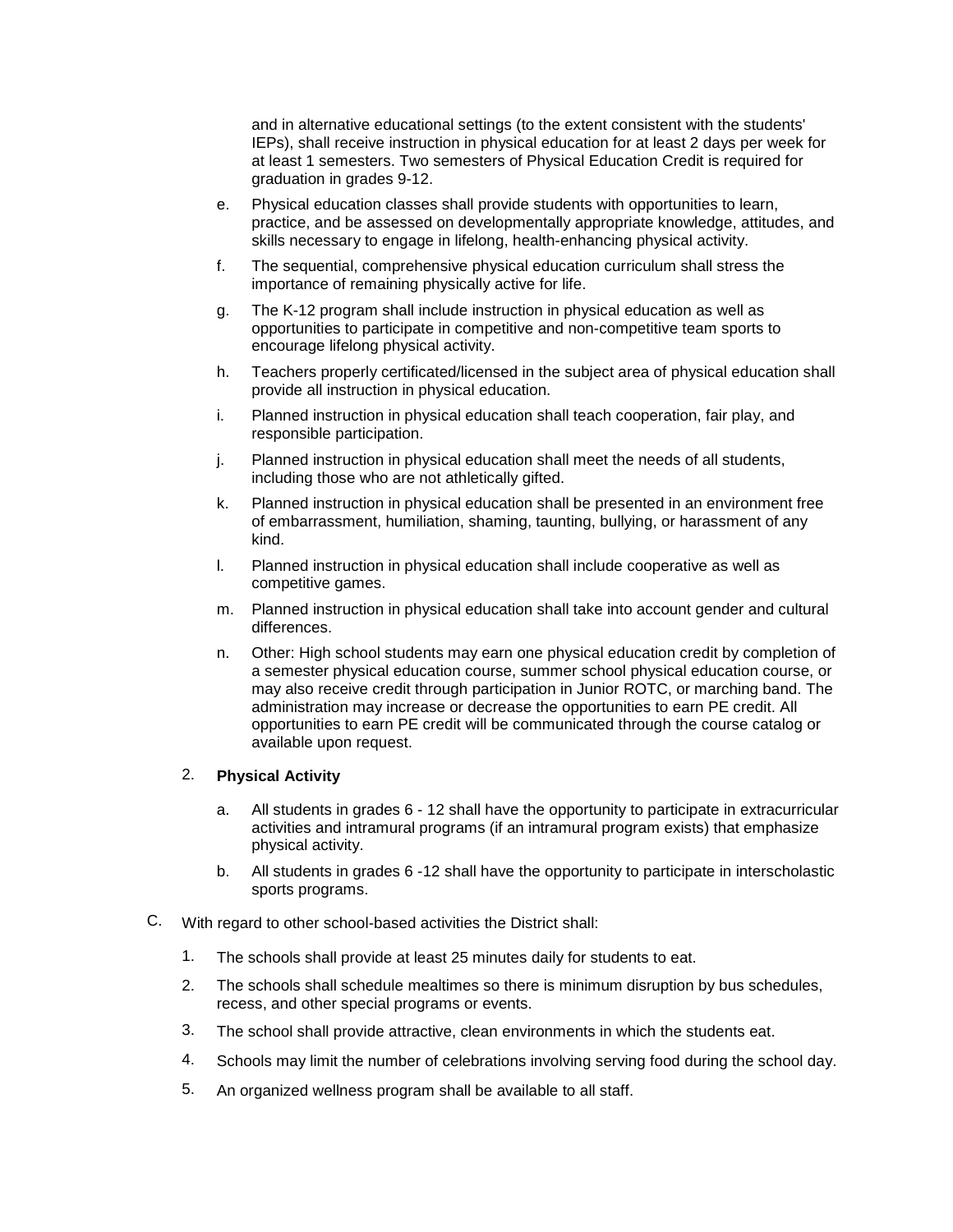- 6. Students are discouraged from sharing their foods or beverages with one another during meal times, given concerns about allergies and other restrictions on some students' diets.
- D. With regard to nutrition promotion, the District shall:
	- 1. Create an environment that reinforces the development of healthy eating habits, including offering the following healthy foods:
		- a. A variety of fresh produce to include those prepared without added fats, sugars, refined sugars, and sodium
		- b. A variety of vegetables daily to include specific subgroups as defined by dark green, red/orange, legumes, and starchy
		- c. Half of all grains offered must be whole-grain-rich. Whole-grain-rich refers to products which contain at least 50% whole-grains. The remaining percentage may be enriched.
		- d. Fluid milk that is fat-free (unflavored and flavored) and low-fat (unflavored)
		- e. Meals designed to meet specific calorie ranges for age/grade groups
		- f. Eliminate trans-fat from school meals
		- g. Require students to select a fruit or vegetable as part of a complete reimbursable meal
	- 2. The District nutrition department will promote and encourage Farm to School efforts in order to provide the healthy foods identified above.

All foods and beverages sold as fund raisers outside of the school meals program during the regular and extended school day shall meet the USDA Smart Snacks in School rules. The Smart Snacks standards apply to all food and beverages sold during the school day from midnight the night before until 30 minutes after the end of school day. This includes food and beverages sold **à** la carte, in vending machines, through fund raisers, or any other venue that sells to students during the school day.

Furthermore, with the objectives of enhancing student health and well-being, and reducing childhood obesity, the following guidelines are established:

- A. In accordance with Policy **8500**, entitled Food Service, the food service program shall comply with Federal and State regulations pertaining to the selection, preparation, consumption, and disposal of food and beverages as well as to the fiscal management of the program.
- B. As set forth in Policy **8531**, entitled Free and Reduced Price Meals, the guidelines for reimbursable school meals are not less restrictive than the guidelines issued by the U.S. Department of Agriculture (USDA).
- C. The food service program will strive to be financially self-supporting; however, if it is necessary to subsidize the operation, it will not be through the sale of foods with minimal nutritious value.
- D. Each school building, per school year, are allowed two (2) exemptions for fundraisers involving the sale of foods & beverages not meeting the nutrition standards for Smart Snacks and occurring during the school day.
- E. Any food or beverage service available to students on the school campus during the school day that is separate and apart from the district's nonprofit federally reimbursed food service program, and is operated by school approved organizations or by school approved vendors shall not operate in competition with the district's food service program and shall be closed for a period beginning ½ hour prior to and remain closed until ½ hour after each meal service.